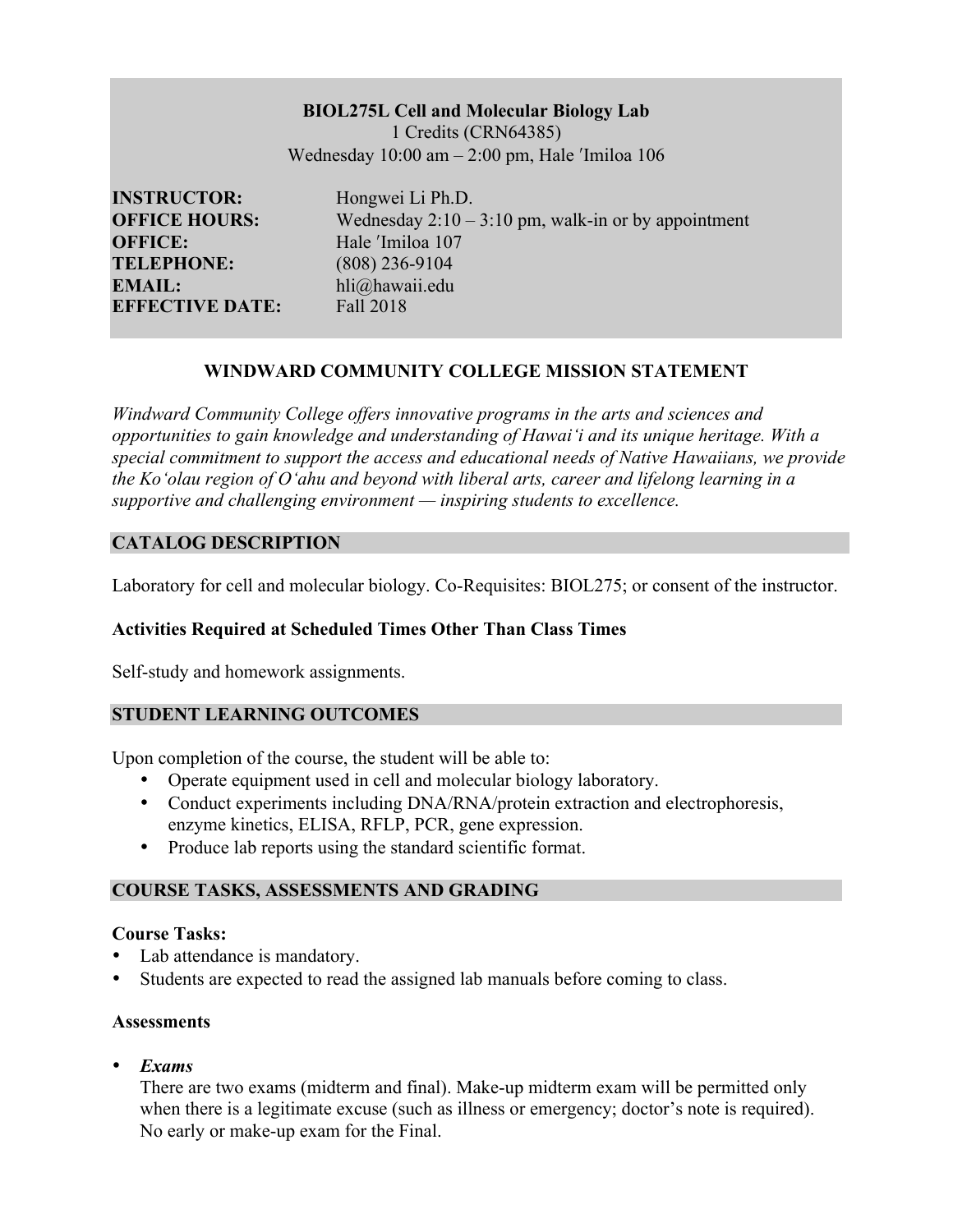## • *Quizzes /Assignments*

There will be 5 quizzes/assignments; late submission of assignments may result in point deduction.

# • **Lab Notebook**

Lab notebook is a complete and accurate record of experimental materials, procedures, and results. It is a permanent record of what you did and what you observed in the laboratory.

- o The first page should contain the Table of Contents, and all pages should be numbered.
- o The date of each lab should be written on the upper left hand side of each page, in continuous chronological order.
- o No pages are to be left blank.
- o All procedures must be recorded in detail in the notebook.
- o All data (including tables, picture, or numbers) must be recorded clearly and titled.
- o Any observations of interest should be noted, even the mistakes and difficulties when performing the experiment.
- o At the end of each experiment you may discuss the data, analyze the potential sources for errors or failures, or make a comment on this experiment
- o Entries in the notebook should be done in lab or immediately after the lab.

## • *Lab Reports*

A laboratory report should contain following sections:

- o *Title* The title of the experiment
- o *Introduction* 
	- Briefly describe the background information about the experiment.
	- § Clearly state the objectives of the experiment.

## o *Materials and Methods*

- § Specific information on materials used other than regular reagents.
- The use of appropriate methods should be clearly described.

#### o *Results and Discussions*

- Describe the data. Use tables, charts, graphs or other visual representations when they help to explain or organize the data.
- The results should also be referenced appropriately (Fig. 1, ... or Table 1, ...) so that you can discuss the results in the discussion section.
- § You need to state what the data means. The narration should be very clear and relevant to the results.
- Discuss the results in reference to your experiment, such as comments on experimental design and possible sources of errors

**Grading** The total possible points:

| <i>Quizzes /Assignments (5)</i> | 100        | points |
|---------------------------------|------------|--------|
| Exams $(2)$                     | <i>200</i> | points |
| Lab Reports (2)                 | <i>100</i> | points |
| Lab notebook                    | <i>100</i> | points |
| Lab Attendance                  | -50        | Points |
| Total                           | 550        | points |

Grading is based on the percentage of total points earned. Final Grades will be assigned as follows: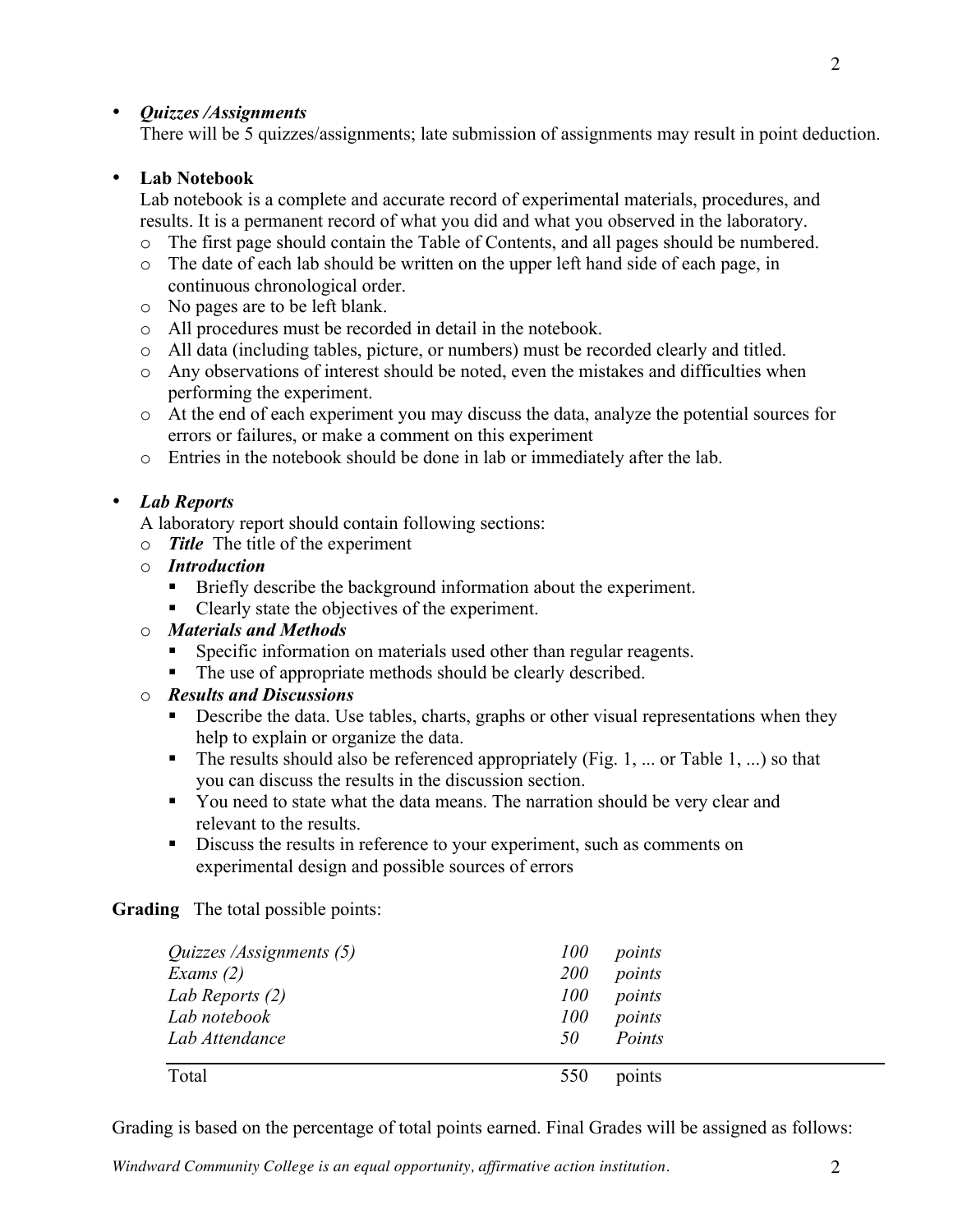- B - 80-89% of total points.
- C - 70-79% of total points.
- D -  $60-69\%$  of total points.
- F - Below 60% of total points

I (incomplete) grade is given at the instructor's option when a student has failed to complete a small part of a course because of circumstances beyond his or her control. It is **your responsibility** to contact the instructor to make up the incomplete work with a minimum level (or better) of achievement. Failure to satisfactorily make up incomplete work within the appropriate time period will result in a grade change for "I" to the contingency grade identified by the instructor.

#### **LEARNING RESOURCES**

Lab materials: https://laulima.hawaii.edu/

#### **DISABILITIES ACCOMMODATIONS**

If you have a physical, sensory, health, cognitive, or mental health disability that could limit your ability to fully participate in this class, you are encouraged to contact the Disability Specialist Counselor to discuss reasonable accommodations that will help you succeed in this class. Ann Lemke can be reached at 235-7448, lemke@hawaii.edu, or you may stop by Hale 'Ākoakoa 213 for more information.

#### **TITLE IX**

Title IX prohibits discrimination on the basis of sex in education programs and activities that receive federal financial assistance. Specifically, Title IX prohibits sex discrimination; sexual harassment and gender-based harassment, including harassment based on actual or perceived sex, gender, sexual orientation, gender identity, or gender expression; sexual assault; sexual exploitation; domestic violence; dating violence; and stalking. For more information regarding your rights under Title IX, please visit: https://windward.hawaii.edu/Title\_IX/.

Windward Community College is committed to the pursuit of equal education. If you or someone you know has experienced sex discrimination or gender-based violence, Windward CC has resources to support you. To speak with someone confidentially, contact Karla Silva-Park, Mental Health Counselor, at 808-235- 7468 or karlas@hawaii.edu or Kaahu Alo, Designated Confidential Advocate for Students, at 808-235- 7354 or kaahualo@hawaii.edu. To make a formal report, contact the Title IX Coordinator at 808-235-7393 or wcctix@hawaii.edu.

#### **ACADEMIC INTEGRITY**

Work submitted by a student must be the student's own work. The work of others should be explicitly marked, such as through use of quotes or summarizing with reference to the original author.

Students can upload papers to http://www.TurnItIn.com to have papers checked for authenticity, highlighting where the paper potentially fails to appropriately reference sources.

*Windward Community College is an equal opportunity, affirmative action institution.* 3